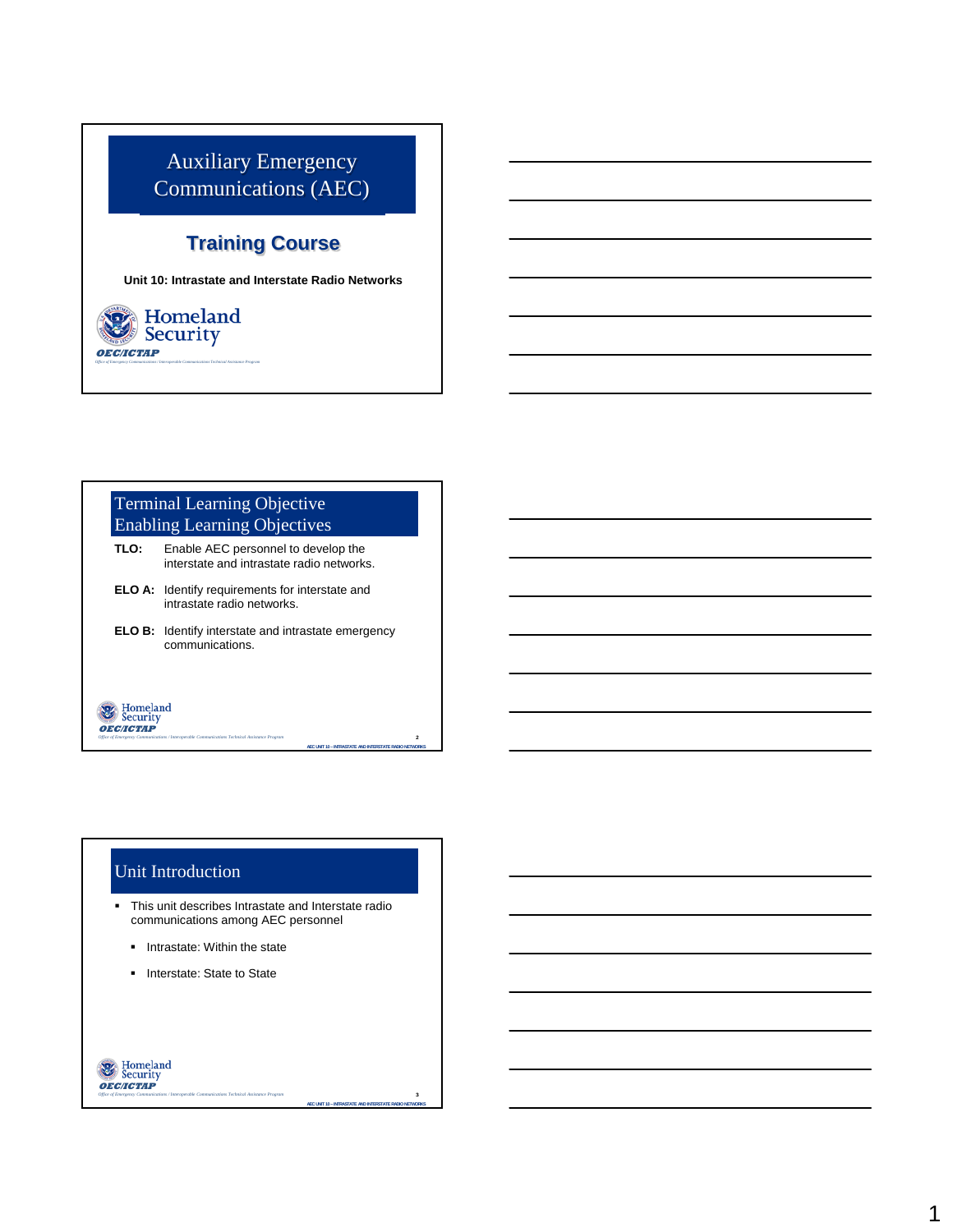#### Requirements – Intrastate

- Auxiliary Emergency Communicators may provide emergency back-up communications when normal communications fail or falter
- AUXCOMM personnel primary mission is not only to provide emergency communications, "When all else fails…" – Mission is much broader and inclusive
- Every state EOC should have auxiliary personnel available to provide both a statewide HF voice and a digital network

**AEC UNIT 10 – INTRASTATE AND INTERSTATE RADIO NETWORKS**

**AEC UNIT 10 – INTRASTATE AND INTERSTATE RADIO NETWORKS**

**AEC UNIT 10 – INTRASTATE AND INTERSTATE RADIO NETWORKS**

6

5

4

#### Requirements – Intrastate

*Office of Emergency Communications / Interoperable Communications Technical Assistance Program* 

*Office of Emergency Communications / Interoperable Communications Technical Assistance Program* 

- It is desirable that each region within a state should have auxiliary emergency communications available down to the county/city level
- An AEC Committee should develop procedures for the request, operation, and demobilization of both voice and data networks
- At the state level, this could be a state radio officer and/or other interested AEC personnel

**OEC/ICTAP** 

**OF** Security<br>**OEC/ICTAP** 

#### Requirements – Intrastate (Cont)

- Push information out to all potential auxiliary communicators to keep them informed and what needs to be done
- Plan for 24/7 operations with enough net controls operators (3 deep per shift) for up to a 7-day event
- Make sure all chosen net controls are adequately trained and will dedicate themselves to the EOC or other assigned location during an event or event

Homeland<br>Security **OEC/ICTAP** *Office of Emergency Communications / Interoperable Communications Technical Assistance Program*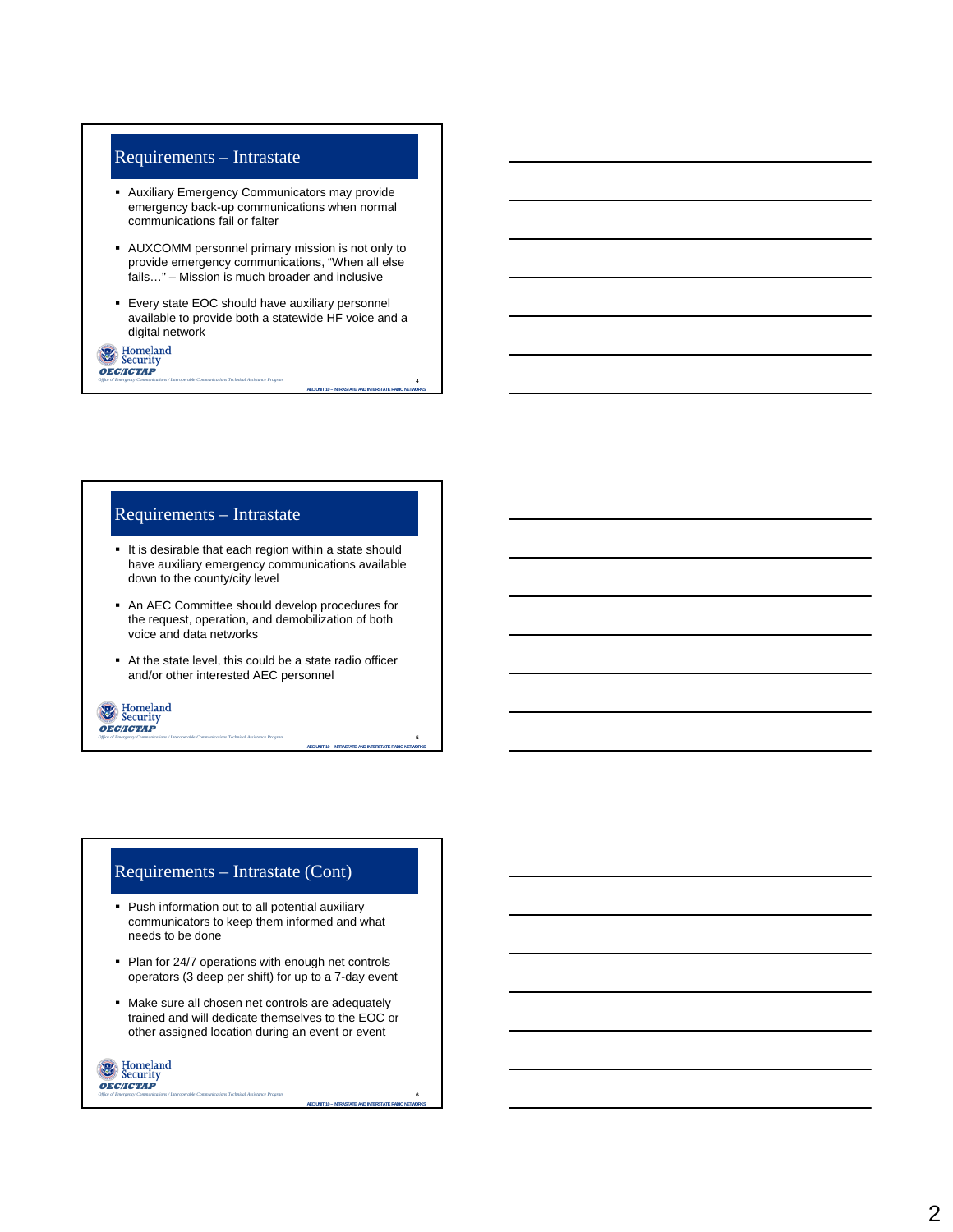#### Requirements – Intrastate (Cont)

- Make sure they have taken care of their families in advance of the event
- Never actually activate or mobilize without the express permission of the COML, AEC Manager, IC or EOC Manager
- Develop SOPs for the activation and operations of both voice and digital nets

**AEC UNIT 10 – INTRASTATE AND INTERSTATE RADIO NETWORKS**

**AEC UNIT 10 – INTRASTATE AND INTERSTATE RADIO NETWORKS**

**AEC UNIT 10 – INTRASTATE AND INTERSTATE RADIO NETWORKS**

 $\overline{9}$ 

8

7

**OF** Security<br>**OEC/ICTAP** *Office of Emergency Communications / Interoperable Communications Technical Assistance Program* 

#### Requirements – Intrastate (Cont)

- Develop, and have signed, any necessary MOUs with area repeater owners
- **.** Inform the AUXCOMM community of dates/times and frequencies of your weekly net tests

# **OEC/ICTAP**

*Office of Emergency Communications / Interoperable Communications Technical Assistance Program* 

#### Requirements – Intrastate (Cont)

- Always volunteer for other EOC events: festivals, sporting events, weather spotting, etc.
- The AEC planning committee should always take input from the AUXCOMM community on how to do things better
- To plan, develop and execute takes dedication and time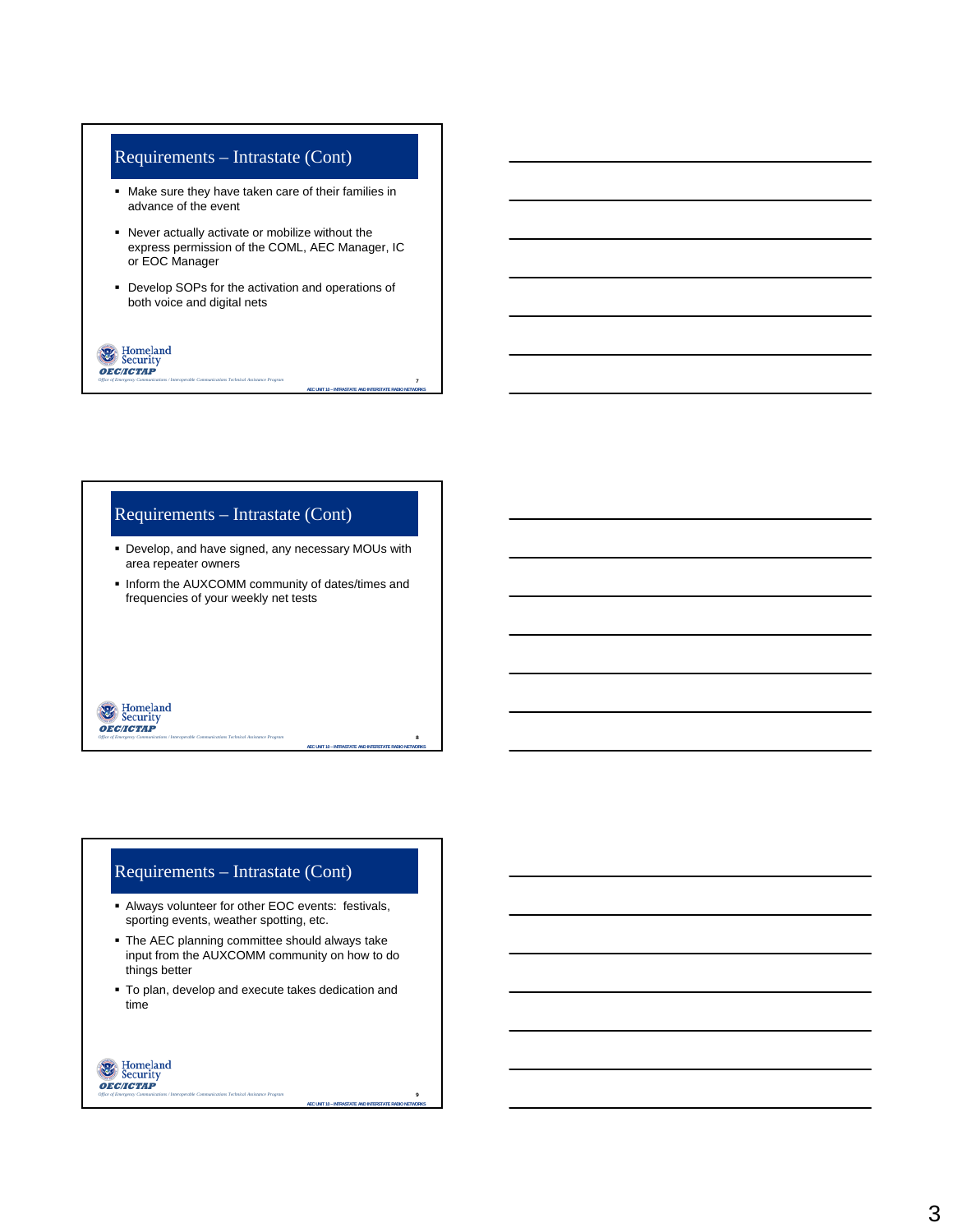#### Requirements – Intrastate (Cont)

- The only thing voluntary about emergency communications is when you decide to join and later if you decide to quit
- Auxiliary communicators are there to serve the EOC, public safety, or other government agency, not themselves or their amateur radio organization
- The AUXCOMM representative should be allowed to be part of the planning process

**AEC UNIT 10 – INTRASTATE AND INTERSTATE RADIO NETWORKS**

**AEC UNIT 10 – INTRASTATE AND INTERSTATE RADIO NETWORKS**

11

10

### **OF** Security<br>**OEC/ICTAP** *Office of Emergency Communications / Interoperable Communications Technical Assistance Program*

**OEC/ICTAP** 

*Office of Emergency Communications / Interoperable Communications Technical Assistance Program* 

#### Interstate Emergency Communications

- AEC Interstate emergency communications networks need to be coordinated with both states
- The home state will always have first priority of its AEC personnel
- Regular, frequent training needs to take place

#### Interstate Emergency Communications (Cont)

- Requirements for setting up interstate networks are the same as they are for intrastate networks
- Regular face-to-face meetings should always be scheduled on the calendar

#### Homeland<br>Security **OEC/ICTAP** *Office of Emergency Communications / Interoperable Communications Technical Assistance Program*

**AEC UNIT 10 – INTRASTATE AND INTERSTATE RADIO NETWORKS**